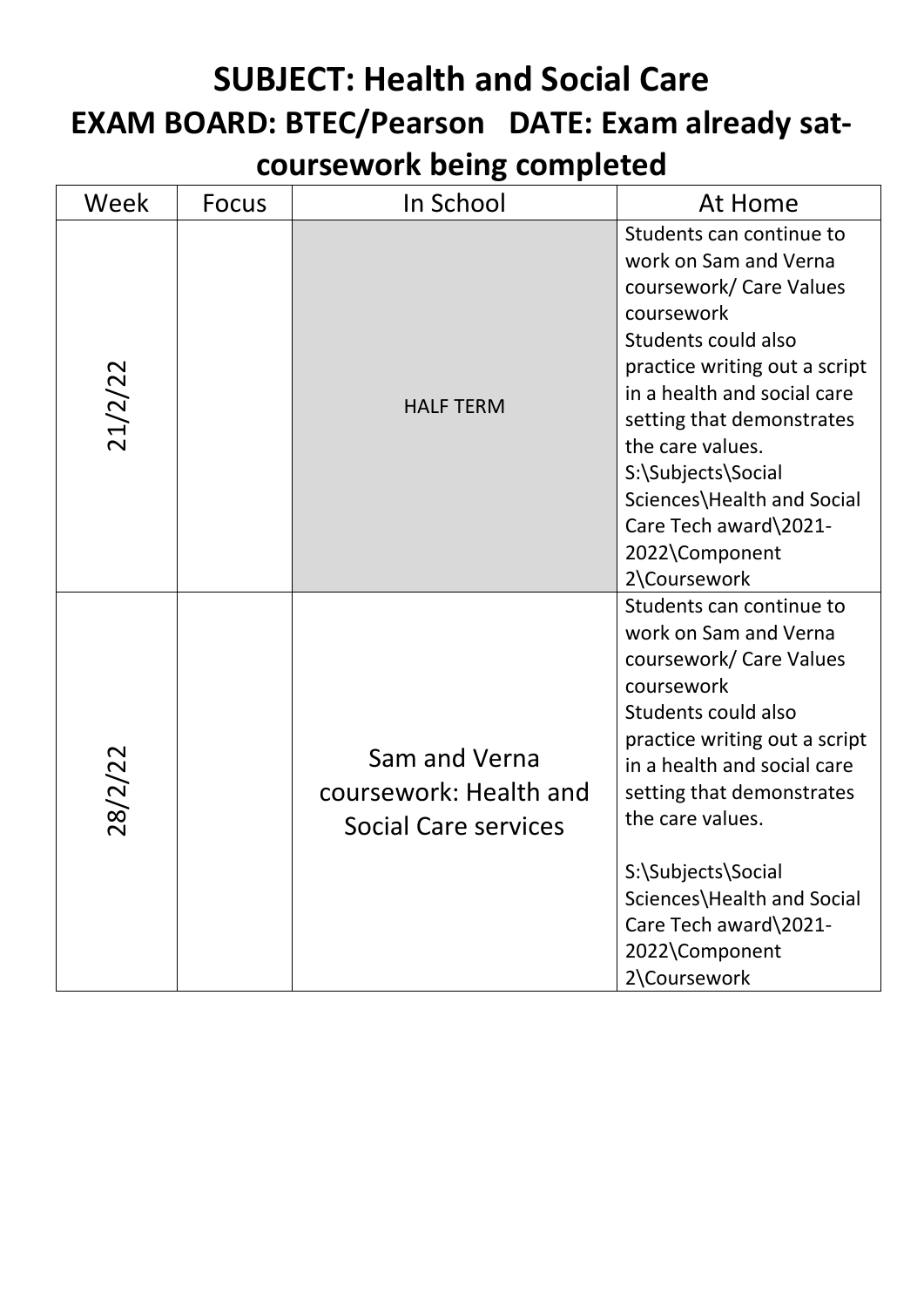| 7/3/22                                      | Sam and Verna<br>coursework: Health and<br><b>Social Care services</b> | Students can continue to<br>work on Sam and Verna<br>coursework/ Care Values<br>coursework<br>Students could also<br>practice writing out a script<br>in a health and social care<br>setting that demonstrates<br>the care values.<br>S:\Subjects\Social<br>Sciences\Health and Social |
|---------------------------------------------|------------------------------------------------------------------------|----------------------------------------------------------------------------------------------------------------------------------------------------------------------------------------------------------------------------------------------------------------------------------------|
|                                             |                                                                        | Care Tech award\2021-<br>2022\Component<br>2\Coursework                                                                                                                                                                                                                                |
| Assessment Week Begins on Friday<br>14/3/22 | Sam and Verna<br>coursework: Health and<br><b>Social Care services</b> | Students can continue to<br>work on Sam and Verna<br>coursework/ Care Values<br>coursework<br>Students could also<br>practice writing out a script<br>in a health and social care<br>setting that demonstrates<br>the care values.                                                     |
|                                             |                                                                        | S:\Subjects\Social<br>Sciences\Health and Social<br>Care Tech award\2021-<br>2022\Component<br>2\Coursework                                                                                                                                                                            |